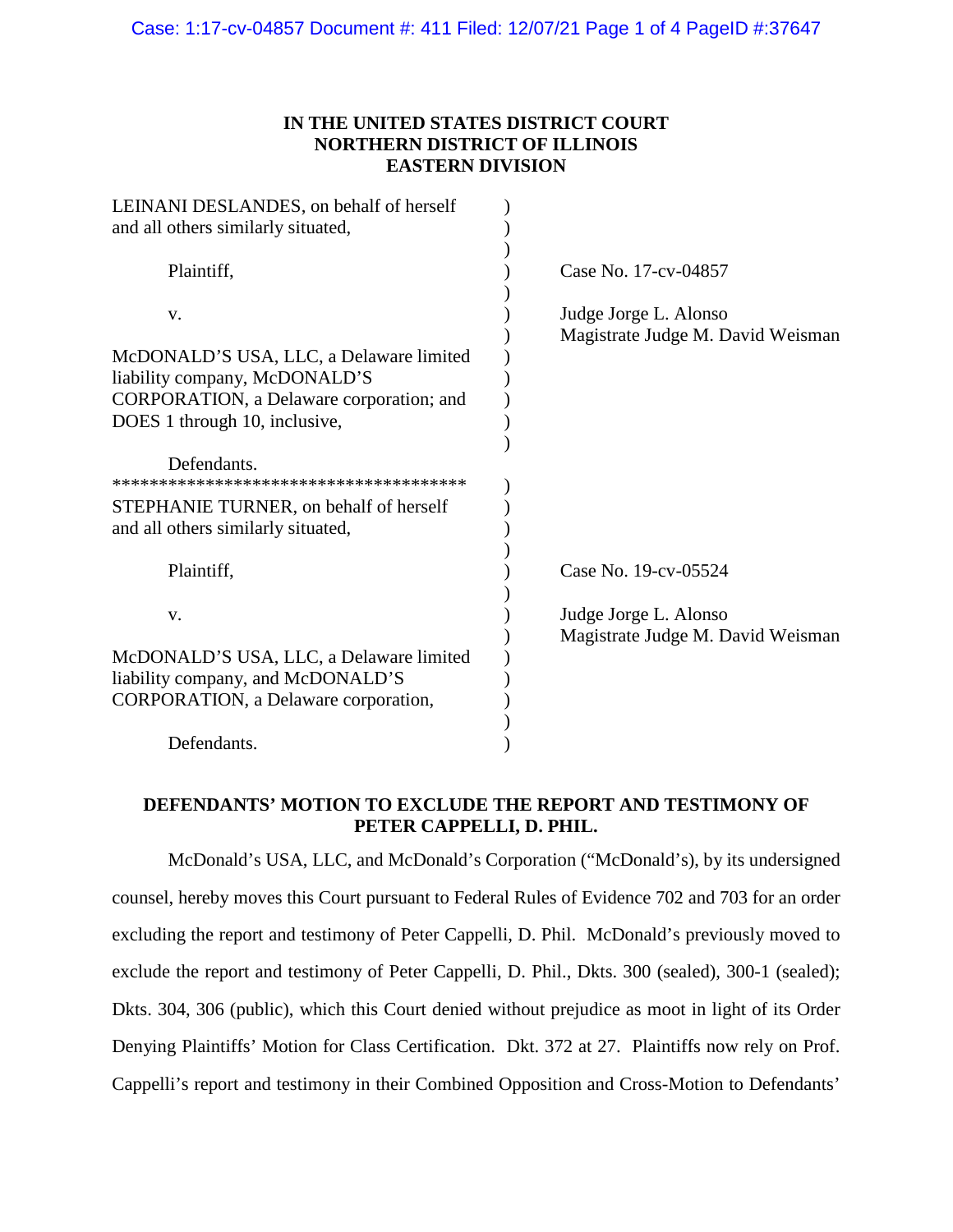#### Case: 1:17-cv-04857 Document #: 411 Filed: 12/07/21 Page 2 of 4 PageID #:37648

Motion for Summary Judgment ("Opposition"). Dkt. 399-1 at 17–18 (citing Pl. SMF ¶ 55-67), 19 (citing SMF ¶¶ 55-67), 20 (citing SMF ¶¶ 55-56).

When ruling on summary judgment, courts only consider admissible evidence. *Lewis v. CITGO Petroleum Corp.*, 561 F.3d 698, 704 (7th Cir. 2009). Evidence that does not pass muster under *Daubert*, 509 U.S. 579 (1993) is inadmissible. *Lewis*, 561 F.3d at 705. Prof. Cappelli's report and testimony fail to meet this admissibility requirement. McDonald's therefore renews its request to exclude Prof. Cappelli's report and testimony in its entirety under Federal Rules of Evidence 702 and 703. *See Daubert v. Merrell Dow Pharms.*, 509 U.S. 579 (1993).

Plaintiffs' Opposition relies on Prof. Cappelli's opinions to support a market definition limited to workers with McDonald's-specific training, but Prof. Cappelli failed to engage in any actual market definition analysis, instead relying on his "imagination," "sense," and purported "knowledge of how employees behave and have behaved effectively since the period of industrial revolution." Dkt. 300-1 at 1 (collecting citations); *see also id.* at 4–6. Likewise, he simply assumed that *all* McDonald's training is specific to McDonald's and not transferrable to other types of jobs, and performed no rigorous study of the question. *Id.* at 6–9. This is not reliable expert work based in a sound and testable methodology.

These, and the other bases for McDonald's motion, are more fully set forth in McDonald's prior Memorandum in Support of Defendants' Motion to Exclude the Opinions and Testimony of Peter Cappelli, D. Phil. *See* Dkts. 300-1 (sealed), 306 (public). To avoid unnecessary duplication of litigation or demands on the Court's time, McDonald's incorporates those arguments in full here.

Wherefore, McDonald's respectfully moves an order excluding the report and testimony of Peter Cappelli, D. Phil. and for such further relief that the Court deems necessary and just.

Dated: December 7, 2021 Respectfully submitted,

**McDONALD'S USA, LLC and McDONALD'S CORPORATION**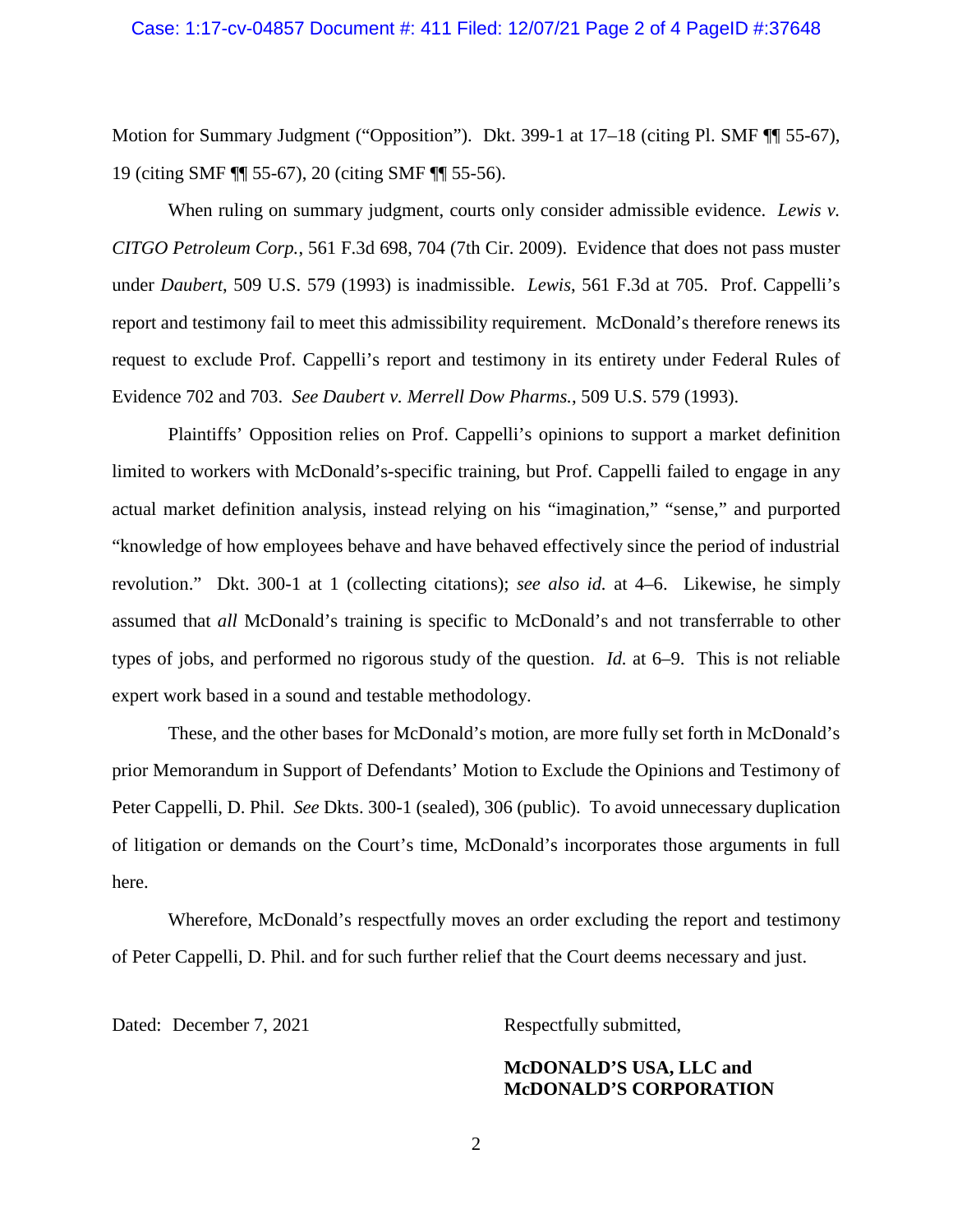By: */s/ Rachel S. Brass* Rachel S. Brass

### GIBSON DUNN & CRUTCHER LLP

Rachel S. Brass (admitted pro hac vice) Caeli A. Higney (admitted pro hac vice) Julian W. Kleinbrodt (admitted pro hac vice) 555 Mission St., Suite 3000 San Francisco, California 94105 Telephone: (415) 393-8200 Facsimile: (415) 374-8458 Email: RBrass@gibsondunn.com CHigney@gibsondunn.com

Matthew C. Parrott (admitted pro hac vice) 3161 Michelson Dr. Irvine, CA 92612 Telephone: (949) 451-3800 Facsimile: (949) 451-4220 Email: MParrott@gibsondunn.com

A&G LAW LLC

Robert M. Andalman (Atty. No. 6209454) Rachael Blackburn (Atty. No. 6277142) 542 S. Dearborn St., 10th Floor Chicago, IL 60605 Tel.: (312) 341-3900 Fax: (312) 341-0700